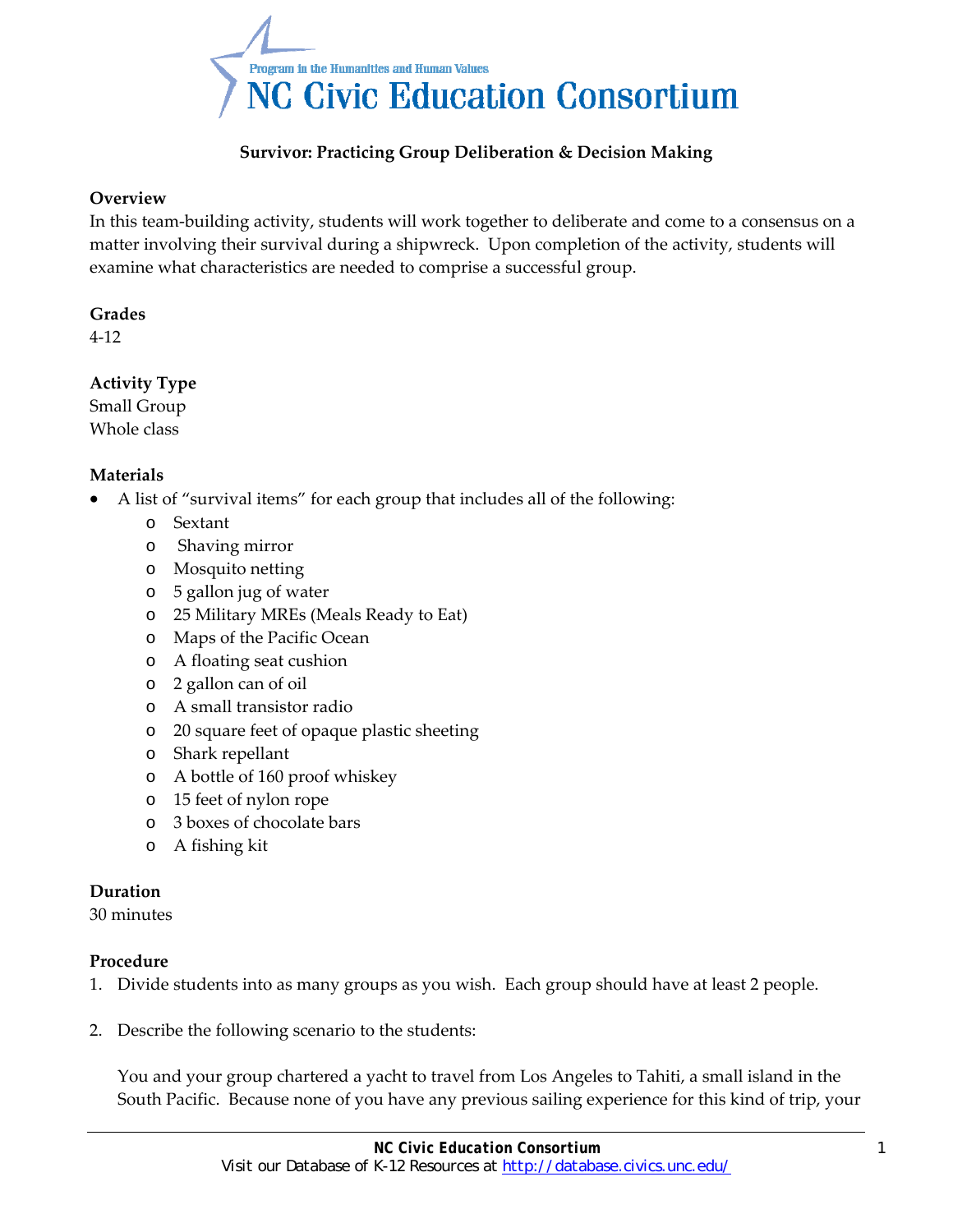group hired an experienced captain and a two‐person crew. As you were sailing through the Southern Pacific Ocean a fire broke out and most of the yacht and its contents were destroyed. Sadly, the captain and crew were lost at sea while heroically trying to fight the fire. Your group, however, managed to stay aboard the slowly sinking vessel. All you know is that you are stranded somewhere in the South Pacific.

- 3. Give each group a list of items (see above). Also inform them that they have salvaged a four person rubber life raft, 3 boxes of waterproof matches, and an old newspaper.
- 4. Tell each group that their chances of survival depend upon their ability to rank the above 15 items in their relative order of importance.
- 5. Give groups 15 minutes to rank the items. Tell them they must come to a consensus on the order.
- 6. After 15 minutes have each group share their rankings and their reasoning.
- 7. When each group has shared, tell them how US Coastguard personnel ranked the items and compare lists:

According to the experts, the basic supplies needed when a person is stranded mid‐ocean are articles to attract attention and articles to aid survival until rescue arrives. Items for navigation are of little importance since you do not know where you are, and even if you did, the small life raft would be incapable of storing enough food and water to survive until reaching land. Without signaling devices there is almost no chance of being spotted and ultimately rescued. The ranking and reasoning of the US Coastguard is as follows:

- o Shaving mirror: Critical for signaling
- o 2 gallon can of oil: Critical for signaling since oil can float on water while burning
- o 5 gallon can of water: Necessary to stay hydrated until rescue arrives
- o 25 Military MREs: Basic food intake
- o 20 square feet of opaque plastic: Can be utilized to collect rain water and provide shelter from the elements
- o 3 boxes of chocolate bars: Reserve food supply
- o Fishing kit: Ranked lower than chocolate because chocolate is a "sure thing," while you may be unable to catch fish
- o 15 feet of nylon rope: Could be used to lash people and items together in the event of a strong storm or ocean surge
- o Floating seat cushion: A life preserver in case someone is pulled overboard
- o Shark repellant: Enough said
- o Bottle of whiskey: Contains 80% alcohol which can be used to treat wounds as an antiseptic
- o Small transistor radio: Of little use without a transmitter
- o Maps of the Pacific Ocean: Worthless without navigation equipment. It does not matter where you are; what matters is where the rescuers are
- o Mosquito netting: There are no mosquitoes in the mid‐Pacific Ocean. As for fishing, it would be of little use since it would not hold the larger fish that may approach the boat
- o Sextant: Useless without relevant tables and chronometer